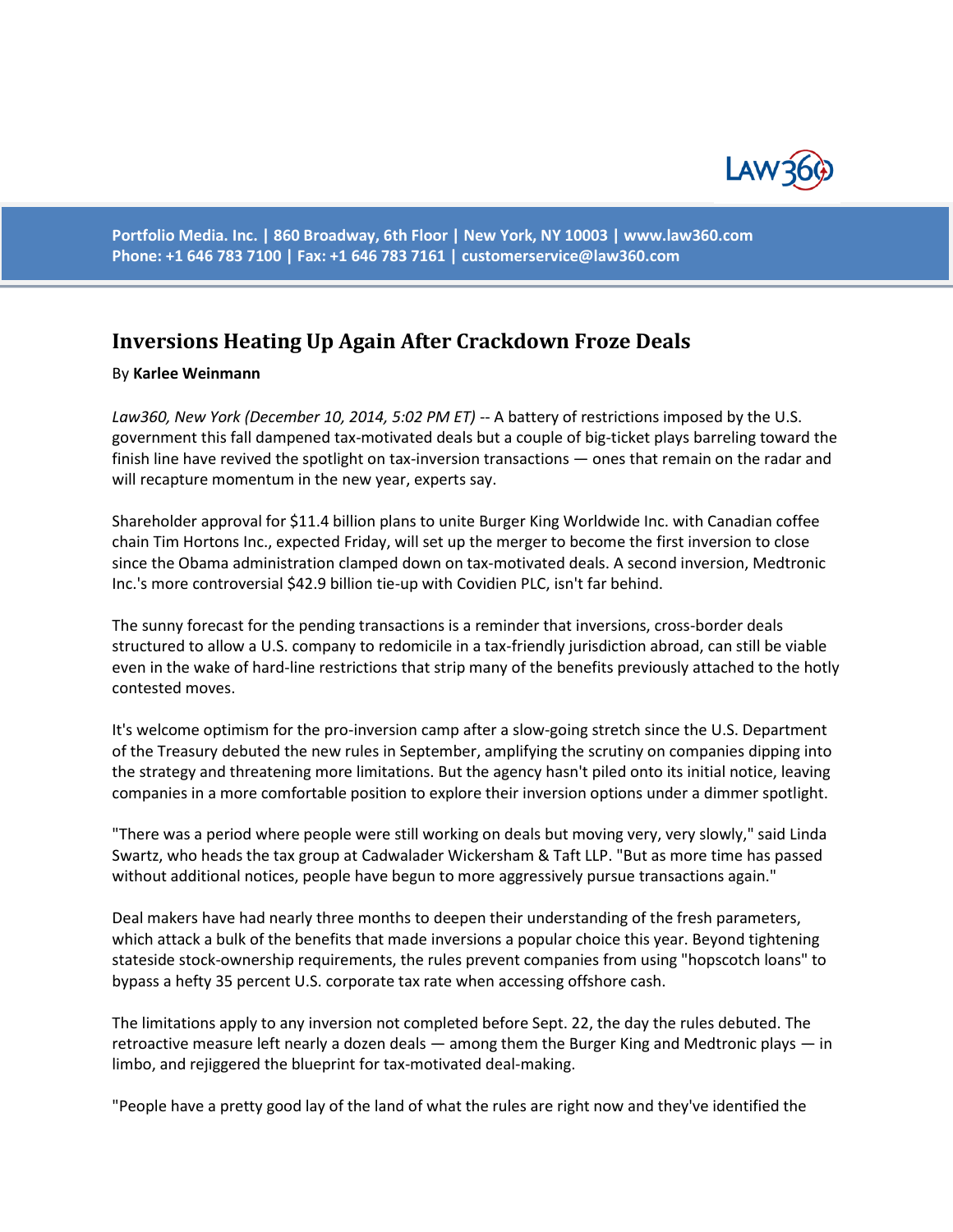issues and potential impediments. They're just deciding whether the risks and benefits make sense," said Jason Bazar, co-chairman of the tax transactions and consulting practice at Mayer Brown LLP. "You can look at the rules right now and see whether or not you can do a deal."

Two announced inversions crumbled because of the restrictions, showcasing added risk under the new framework. In particular, the collapse of a closely tracked \$55 billion merger between AbbVie Inc. and British drugmaker Shire PLC exposed the cost of failure and fleshed out the landscape for other deals moving forward.

AbbVie's downfall plays up one of the biggest lessons from the inversion fallout. What the drugmaker lacked — and what Burger King and Medtronic have made clear in their deals — is a significant upside outside of the prospective tax breaks. The rule tweaks gave way to a tougher climate but if it's obvious that a deal makes strategic sense, a proposed inversion can still avoid failure.

"A few of the cars may have fallen off the tracks but the train's going to keep going for those deals that the business rationale is significant and/or the structure just works," said Hogan Lovells partner Jason Kaplan, a transactional tax specialist.

Still, the long-term outlook for inversions is far from settled. Though the Treasury has stayed quiet since it rolled out its rules, it could still further cloud inversion prospects.

When it introduced the stricter guidelines in September, the agency hinted it could tackle earnings stripping, a tactic that can carry a huge upside for inversion hopefuls. The strategy lets U.S. merger partners reduce future U.S. tax bills when their foreign parent provides a loan with deductible interest, then the deductions can offset taxes owed to the U.S.

The Treasury is scheduled to further address inversions sometime in the first quarter, but it's unclear whether the agency will bring earnings stripping into sharper focus or simply refine the existing restrictions. Regardless, deal watchers say sustained inversion interest suggests prospective deal makers in the still-sizzling marketplace aren't too worried.

"While people may have slowed down a little in considering inversion transactions, if their long-term strategy is focused on overseas growth, then I think they'll continue to consider that as an option," Bazar said.

The ongoing inversion push  $-$  especially considering the blowback against the controversial deals  $-$  is a touchstone in a debate raging for years over the proper course for the U.S. tax regime. Inversion advocates have said the quick fixes so far imposed by the government do little to address the broader issue of a too-high tax rate driving companies overseas.

At 35 percent, the U.S. corporate tax rate is substantially higher than many other developed countries, including inversion hot spot Ireland with a rate that hovers around 12.5 percent. A hunger in the U.S. for a streamlined tax load, coupled with robust M&A activity, virtually ensures transformative strategic transactions will remain a gateway to lighter taxes.

"We're having a narrowing window of the ability to do [inversions] but it doesn't mean there won't be a new generation of deals," Kaplan said. "All the pressures are there and there are other ways to achieve an inverted — or at least more ideal — corporate structure."